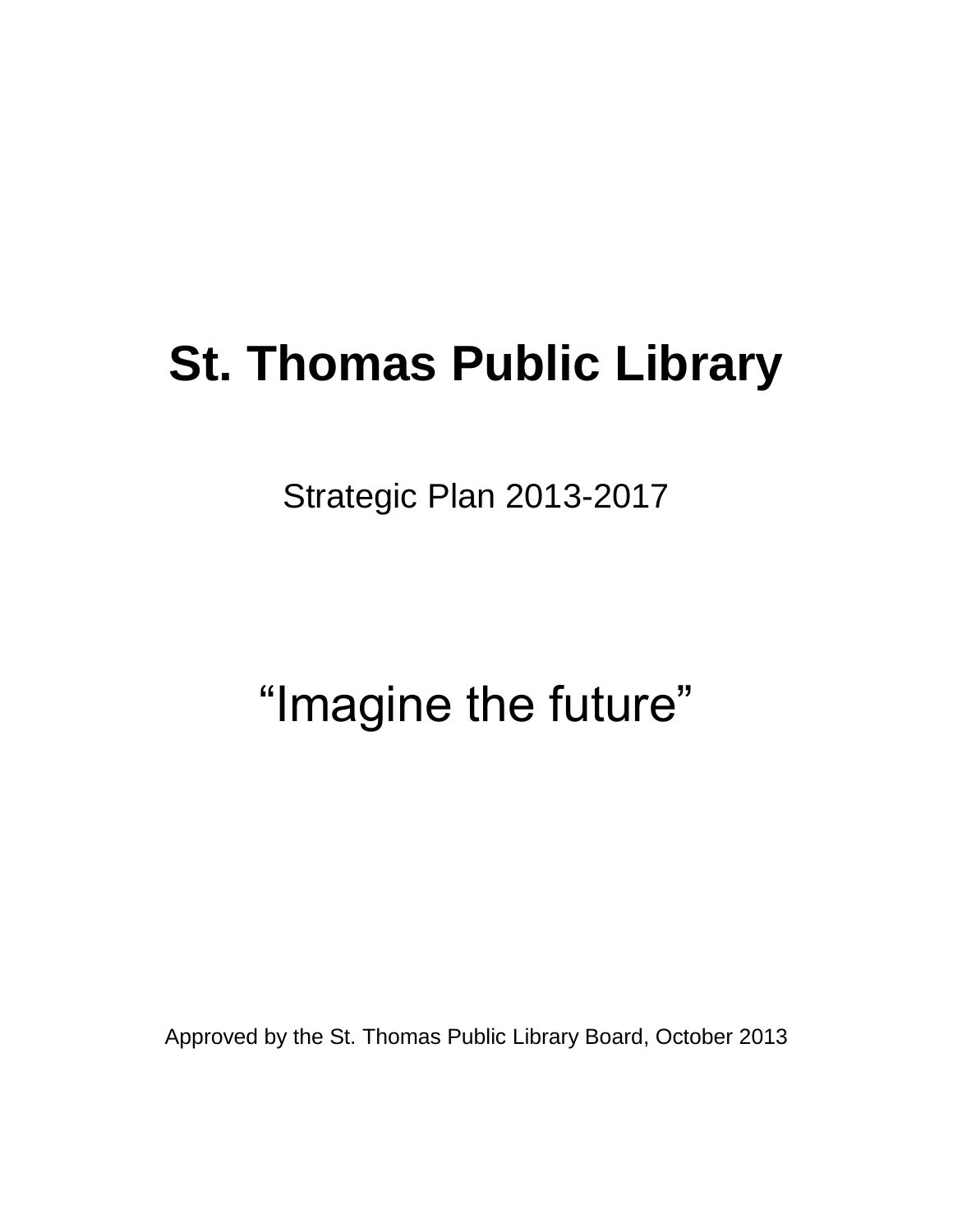

## **Contents**

[Message from the Board Chair / CEO p.3](#page-2-0) [The Planning Context](#page-3-0) p.4 [The Library](#page-3-1) p.4 Sidebar - [In 2011, St. Thomas Public Library launched:](#page-3-2) p.4 [The City of St. Thomas](#page-4-0) p.5 Sidebar - [Influencing Trends:](#page-4-1) p.5 [Strategic directions and objectives](#page-5-0) p.6 [Action Plan 2013-2014](#page-6-0) p.7 [St. Thomas Public Library Board Members](#page-6-1) p.8 [Our mission:](#page-7-0) p.8

**This document is also available in other formats upon request**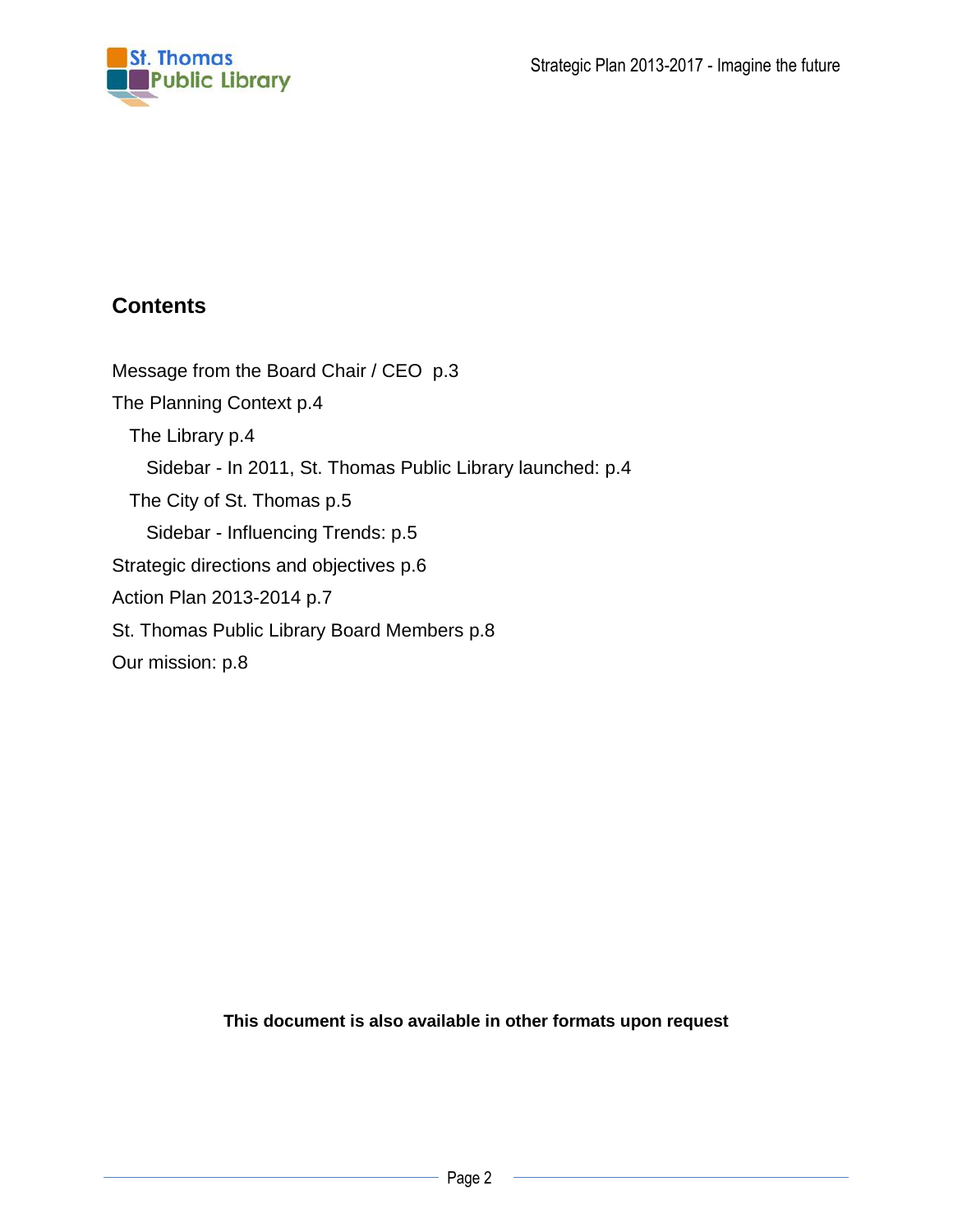

# **Message from the Board Chair / CEO**

<span id="page-2-0"></span>The St. Thomas Public Library Board is excited to present *Imagine the Future*, the strategic plan that will guide the development of the Library 2013 to 2017.

In 2012, the Library returned to the permanent, and revitalized, location, and the Board initiated a strategic planning process to develop our course for the future, to ensure continuing relevance in our changing community and maintain service excellence. The intent of our Revitalization was to provide more flexible spaces, and meet the needs of a community that has vastly different needs and expectations from the users entering the building when it opened in 1974.

When we started the process, we recognized that the concepts established by the revitalized library could be further developed to provide the best possible service to our unique community. In developing our strategic directions, we met with representatives from the community, the City, our Board, staff, and our stakeholder groups. Thank you for your input!

In our planning, we incorporated changing influences in our community, and trends shaping libraries in the broader sense, as well as aligning with the City's Strategic Plan "*Our Community, Our Future, Our St. Thomas."*

Our plan is flexible, and designed to develop and adapt. **Enduring Relevance; Creating Connections; Versatile Spaces, Service Excellence** - these four directions are the framework of our plan and will continue to provide direction over the five year time frame. To implement those strategic directions we developed short term action plans – covering twelve to eighteen months. Our action plan will be reviewed and adapted to ensure we continue to make progress. A short term action plan means that we will continually evaluate our successes and change tactics if needed.

In 2014, St. Thomas Public Library celebrates 130 years as a public library serving you, the community. Watch for information on the special events that are planned throughout the year.

St. Thomas Public Library Board and staff are committed to work with City Council and other stakeholders to implement our *Strategic Plan 2013-2017: Imagine the Future*", and to ensure that the Library remains a vital and essential part of our community, our future, our St Thomas.

Greg Grondin Board Chair

Rudi Denham Chief Executive Officer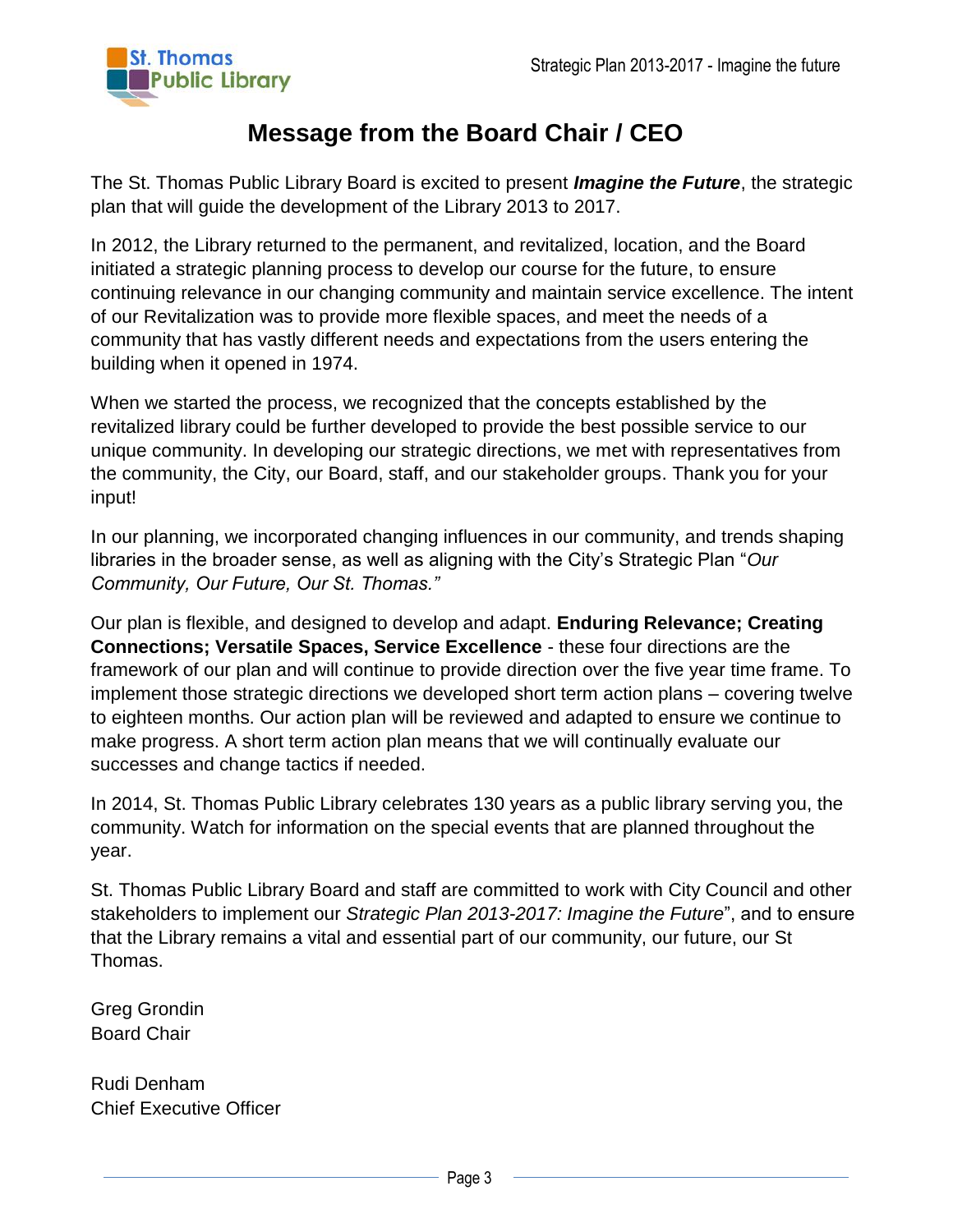

# **The Planning Context**

## <span id="page-3-1"></span><span id="page-3-0"></span>**The Library**

The Library has been on the current Curtis Street site since opening as a brand new facility in October, 1974. The library temporarily moved in March of 2011, to five storefronts in the Elgin Mall while a "Library Revitalization" took place. The 10-month project involved major interior demolition, construction and upgrades that included tripling the floor space of the Children's and Teens' Department by moving it to the ground floor. This area was renamed the "John and Dorothy Palmer Youth Library" in recognition of the generous endowment of \$300,000 to renew the department. The "revitalized" library now boasts a new, modern logo that reflects the colours in the revitalized library space and a new library card with a key fob.

The Friends of the St. Thomas Library are tireless fundraisers on behalf of the St. Thomas Library. Of the \$1.4 million cost for the Revitalization, the Friends raised 6%, the Business and Company donations contributed 6%, the Palmer Estate donated 18%, and the City of St. Thomas provided 70% of the necessary funds. The Friends of the St. Thomas Library shop is the only library presence remaining at the Elgin Mall.

The library is a busy location, and visitors come to the library as a "destination" in addition to borrowing materials or participating in programs. In 2012 one out of five residents of St. Thomas attended a Library program, the same number that used their wireless device while in the library. The computer workstations were used by 1% of the per capita population of the city. Patrons borrowed 412,835 items from a staff of 26 including three professional librarians– a significantly smaller number of Master of Library and Information Services (MLIS) graduates than any other library in our region. The library was open 65.5 hours weekly, longer than other single site libraries with comparable populations (e.g., Stratford, Woodstock). With over 17,410 active card holders (i.e., library card has been used within the last two years) from St. Thomas and Elgin County, St. Thomas Public Library tops the region in membership, but ranks third out of four in the amount spent on materials (Materials account for only 9% of operating expenditures in 2011). While both the operating budget and staffing expenditures increased, materials expenditures dropped by a whopping 44%!

#### <span id="page-3-2"></span>**Sidebar - In 2011, St. Thomas Public Library launched:**

- A self-service check out
- "Express Reads" favourite books on a shorter read time
- "Ready Set Read" prefilled backpacks to promote literacy skills for young children
- New technology programs such as "Making Computers Click" for seniors and "Get your gadget"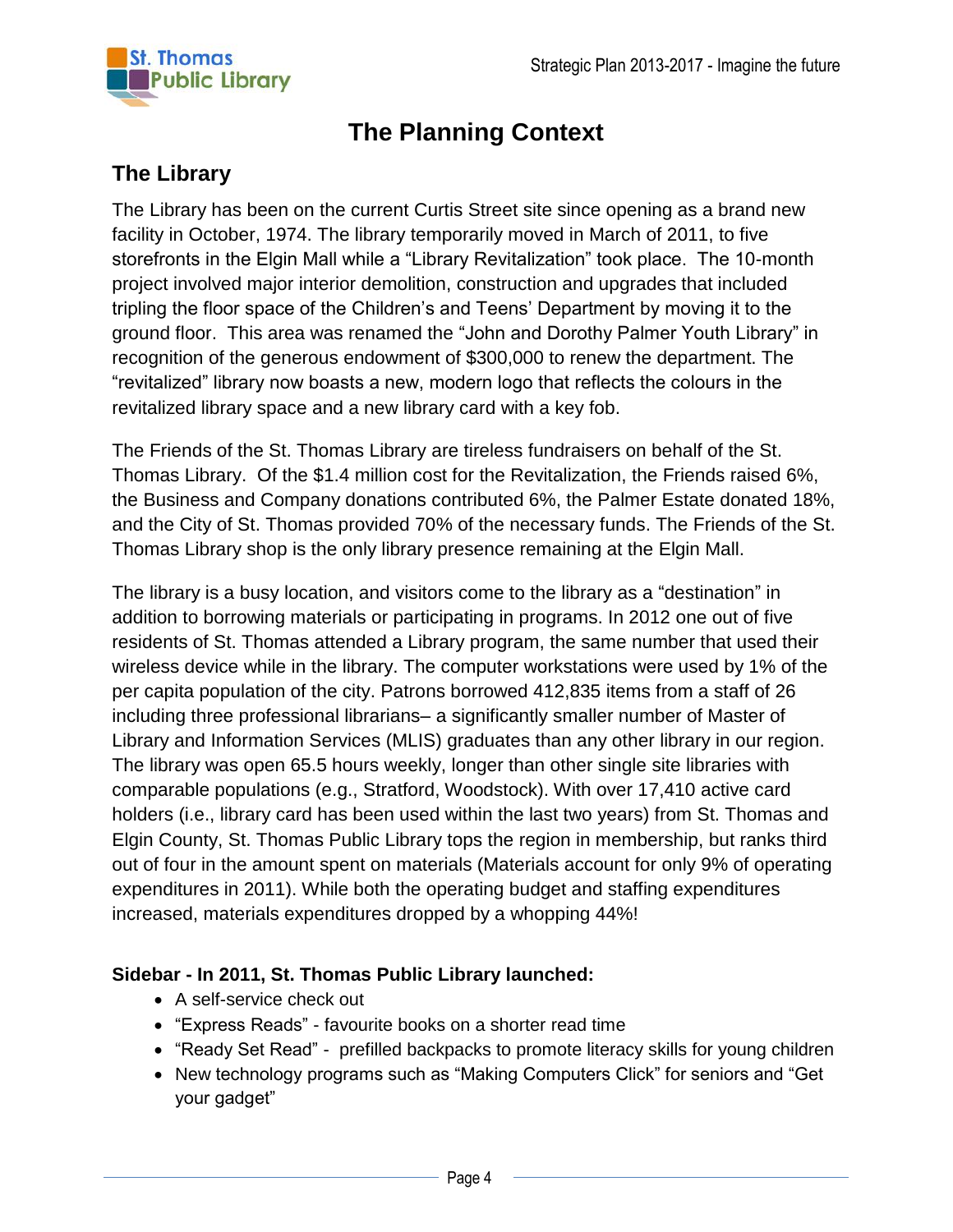

## <span id="page-4-0"></span>**The City of St. Thomas**

With a population of 39,000, St. Thomas relies on the local school boards, Formet, Presstran and the St. Thomas Elgin General Hospital as its largest employers. Until recently, St. Thomas has been dominated by the manufacturing economy but was hard hit by the closures of the Sterling truck plant in 2009 and of the Ford plant in Talbotville in 2011. As a result, the area unemployment rate is higher than the provincial average, and has a very high number of low income families, many of which are single parent families. The average household income is over \$20,000 less than the provincial average of \$102, 000.

Within our region, St. Thomas has the highest number of home schooled children reported, as well as the greatest number of English first language speakers (92.5%). Croatian and Polish are the highest of other first languages that are spoken at home.

The 2011 Census also points to some interesting trends in the ages of those who call St. Thomas home. Of the total population, 53.5% are between 25 and 64 years of age, with 16.4% of St. Thomas residents age 65 and older. In the region, St. Thomas boasts the largest number of children under age 5 and those of elementary school age. With a mean age of 40.7, 82% of the population of St. Thomas is over the age of fifteen.

#### <span id="page-4-1"></span>**Sidebar - Influencing Trends:**

- 78% of the population holds a high school diploma
- St Thomas and area have the highest number of low income families in the province, with 18% as single parent families
- At 8.5%, employment rates are higher than the provincial average of 7.9%
- $\bullet$  St. Thomas boasts the largest number of children under age 5 (6.3%) and those of elementary school age (11.8%)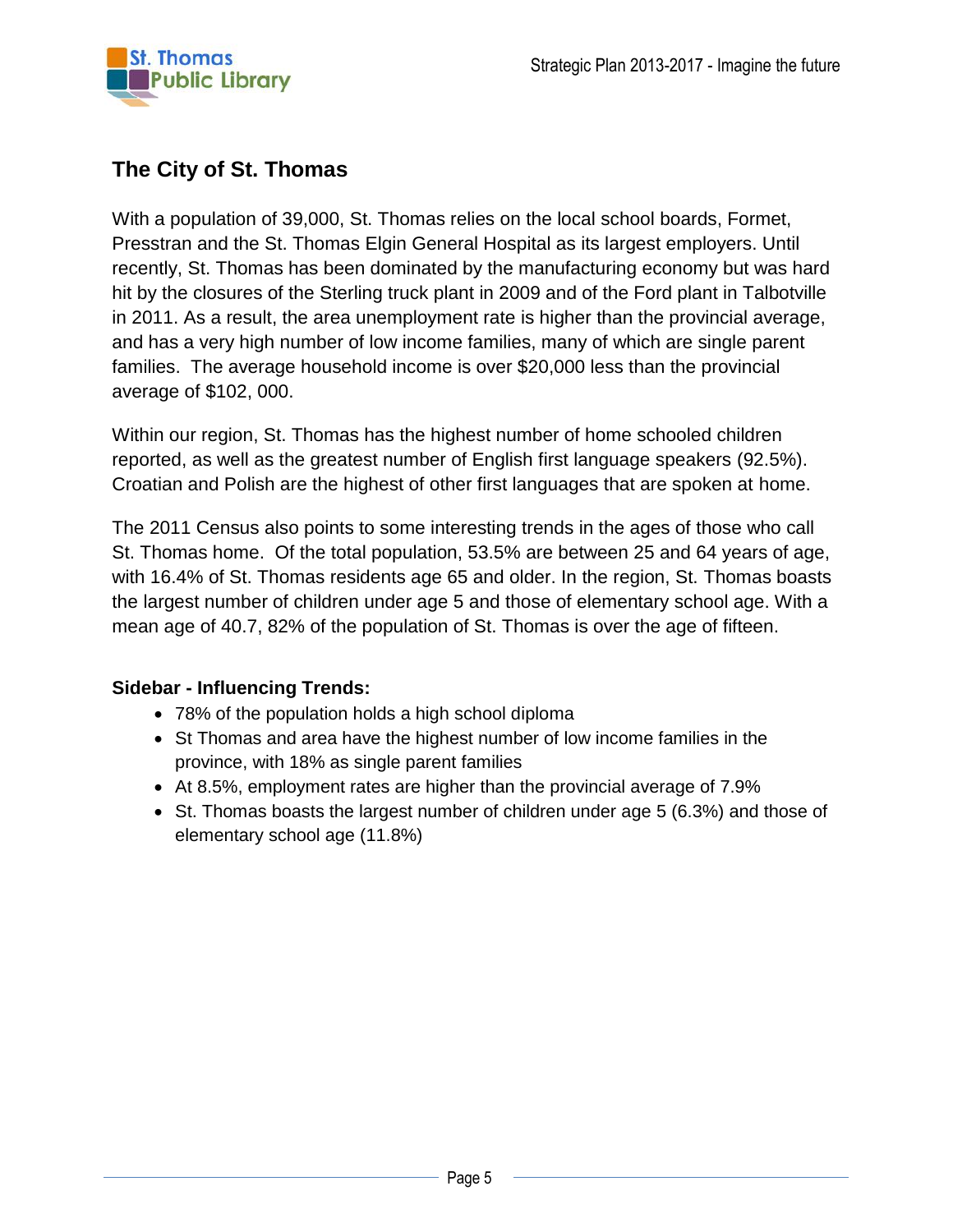

# <span id="page-5-0"></span>**Strategic directions and objectives**

## **Enduring Relevance**

- o Access resources and opportunities designed to enhance your quality of life
	- Develop services targeted to St. Thomas' unique community needs
	- Implement creative marketing campaign using "Library stories"
	- Enhance staff and board orientation and training

## **Creating connections**

- $\circ$  Experience the library as a hub that connects you to others, your community and the world
	- Engage in communication and interaction with users and non-users to ensure the library meets St. Thomas' unique community needs
	- Create opportunities that encourage interaction with people, information and ideas
	- Evaluate our relationship with existing partners, and identify new partnership opportunities to provide collaborative services
	- Expand electronic resources, access and opportunities

### **Versatile spaces**

- o Find versatile spaces created to meet your evolving needs.
	- Create spaces, real and virtual, within the library and outside, that are targeted to St. Thomas' unique community needs
	- Investigate funding to expand and tailor service areas to meet evolving customer needs
	- Investigate additional library space

### **Service excellence**

- o Experience responsive and dynamic library service
	- Offer services responsive to St. Thomas' unique community needs
	- Develop staffing plan that ensures we have the staff and skills to meet future needs
	- Investigate the usage and information needs of various community sectors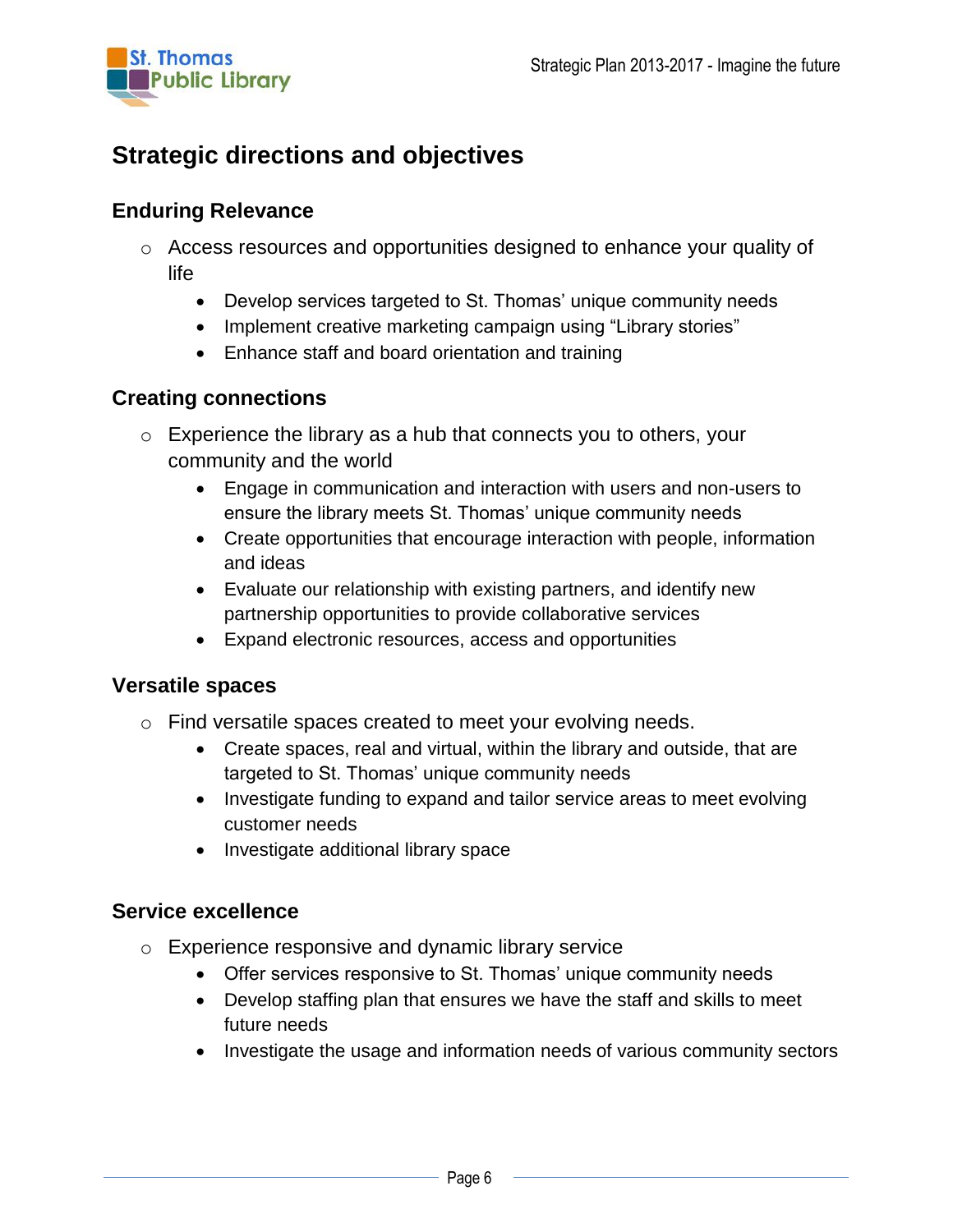

# **Action Plan 2013-2014**

#### <span id="page-6-0"></span>**Enduring relevance**

- **Collection:** Study collection strengths and weaknesses, and adapt to meet local needs
- **Programs:** Develop evaluation process for programming to ensure relevance and efficiency
- **Technology:** Upgrade 5 public access computers annually
	- **Board:** Expand Board training and orientation

#### **Creating connections**

- **Programs:** Connect readers and community through book clubs, bookmarks, and networking opportunities
- **Technology:** Record and expand social media usage to encourage reader-to-reader interaction
- **Collections:** Interconnect different collections (such as fiction/non-fiction; print/ virtual) and the community

#### **Versatile spaces**

- **Facility:** Ensure spaces and meeting rooms are meeting community needs Investigate fundraising for outdoor space Document parking issues and options
- **Technology:** Investigate technology options for meeting spaces Expand outreach services

#### **Service excellence**

- **All:** Achieve provincial accreditation Develop annual marketing campaign to highlight community impact **Staff:** Work with staff to define service excellence Identify efficiencies and redundancies Develop staff training and succession plan Surpass accessibility standards with higher awareness and commitment
- <span id="page-6-1"></span>**Technology:** Initiate procedures and install processes to ensure safe, secure computing Investigate options for integrated library system